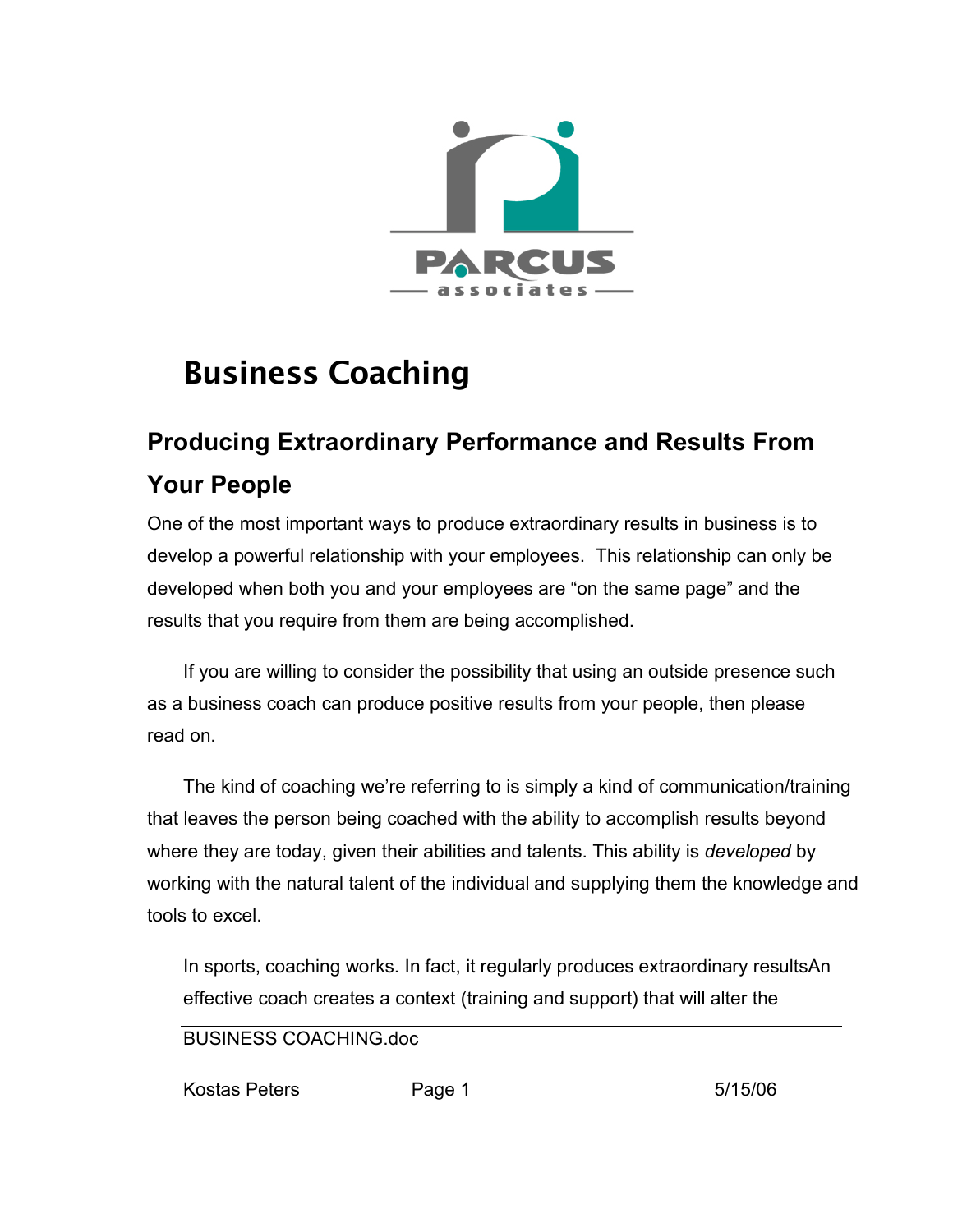performance of all the players. This may sound like a new idea but it's not. For example, you can look at an 8-ounce glass of water with 4 ounces of water as either half empty or half full -- two different contexts -- and both will give you a different reaction to the same glass of water.

In business developing a new context within your employees can produce performance that exceeds your expectations -- and you don't have to *change* the people to do so. You only have to change how they think and the build the knowledge base that they have. By coaching, you can produce star performers in business -- even when the players are people of ordinary talent and ability.

If you are willing to consider that coaching could produce such results, the next question is how does it work? It's simple: just observe what great coaches do.

Let's consider what a sports coach does. First, a great coach is someone who can detect a coachable player. A coachable player is someone who has a commitment to the game. The coach can detect the player's commitment even when the player doesn't really know what the commitment is.

So how does a business coach find out whether your employees are committed to the "game", i.e. your business? There are two good indicators. The first good indicator of what a person is committed to is where the person's body is. As the great business philosopher, Woody Allen, once said: "Eighty percent of life is showing up."

The second indicator is what the person says. If we hear complaints, we listen for what comes after the complaint. If we hear suggestions or promises, we're hearing commitment.

## BUSINESS COACHING.doc

Kostas Peters **Page 2** 5/15/06